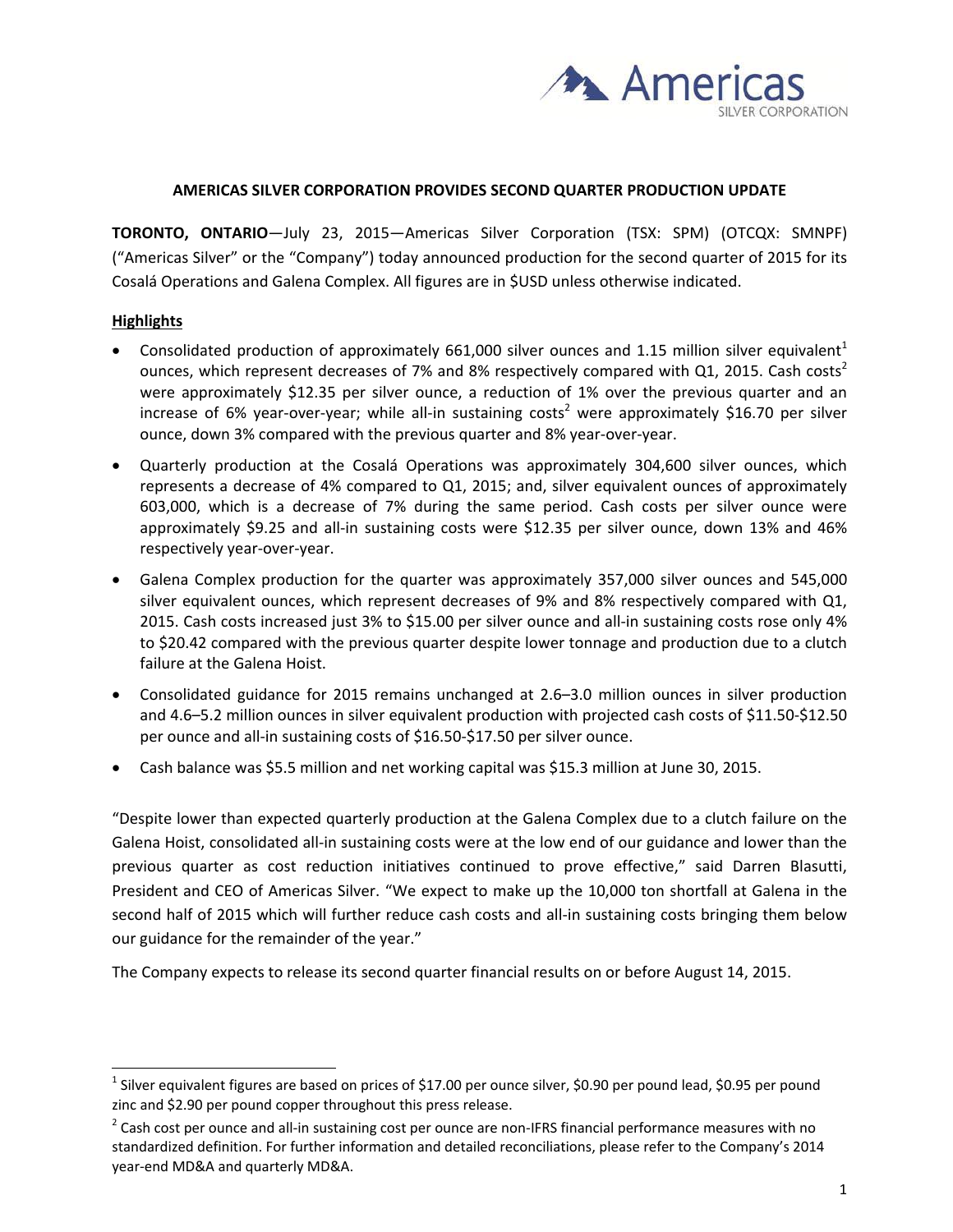## **Consolidated Second Quarter Production Details**

Consolidated silver production was 661,393 ounces for the second quarter of 2015, which represents a decrease of 7% over the previous quarter and 21% year‐over‐year. Silver equivalent production was approximately 1.15 million ounces, down 8% over the previous quarter and 6% year‐over‐year, with grade down 1% compared with Q1, 2015 and 10% year-over-year. Consolidated cash costs fell 1% to \$12.35 per silver ounce compared with the prior quarter and rose 6% year-over-year; while all-in sustaining costs dropped 3% to \$16.70 per silver ounce compared with Q1, 2015 and 8% year-over-year. Lead production fell 1% compared with Q1, 2015 and increased 35% year-over-year. Lower production can primarily be attributed to hoist issues experienced at the Galena Complex, which are expected to be resolved early in the third quarter.

Second quarter cash costs were within the Company's projected annual guidance of \$11.50‐\$12.50 per silver ounce and all-in sustaining costs of \$16.50-\$17.50 per silver ounce. As silver-lead production from the Galena Complex returns to normal in the third quarter, these costs are expected to fall.

| Table 1<br><b>Consolidated Production Highlights</b>       |             |             |        |           |        |
|------------------------------------------------------------|-------------|-------------|--------|-----------|--------|
|                                                            | Q2 2015     | Q1 2015     | Change | Q2 2014   | Change |
| Processed Ore (tonnes milled)                              | 158,395     | 163,942     | $-3%$  | 176,019   | $-10%$ |
| <b>Silver Production (ounces)</b>                          | 661,393     | 708,241     | -7%    | 837,461   | $-21%$ |
| <b>Silver Equivalent Production (ounces)</b>               | 1,148,769   | 1,246,099   | -8%    | 1,227,701 | -6%    |
| Grade (grams per tonne)                                    | 147         | 149         | $-1%$  | 163       | $-10%$ |
| <b>Cash Costs</b> (\$ per silver ounce) <sup>3</sup>       | \$<br>12.35 | \$<br>12.46 | $-1%$  | \$11.67   | 6%     |
| All-in Sustaining Costs (\$ per silver ounce) <sup>3</sup> | 16.70       | \$<br>17.15 | $-3%$  | \$18.22   | -8%    |
| <b>Zinc</b> (pounds)                                       | 2,692,214   | 3,253,739   | $-17%$ | 3,478,500 | $-23%$ |
| Lead (pounds)                                              | 4,618,754   | 4,646,945   | $-1\%$ | 3,428,948 | 35%    |
| <b>Copper</b> (pounds)                                     | 541,691     | 644,923     | $-16%$ | 472,215   | 15%    |

# **Cosalá Operations Production Details**

The Cosalá Operations produced 304,610 silver ounces during Q2, 2015 and 603,296 silver equivalent ounces during the same period at cash costs of \$9.23 per ounce and all‐in sustaining costs of \$12.34 per ounce. Silver production decreased 4% compared with the previous quarter and fell the same amount year-over-year; while silver equivalent production fell 7% from the previous quarter and rose 4% yearover-year. Cash costs decreased 6% compared with Q1, 2015 and 13% year-over-year; and, all-in sustaining costs dropped 13% to \$12.34 per silver ounce compared with the prior quarter and 46% yearover-year. Despite lower tonnage and production compared with 2014 and Q1, 2015, costs continued to fall as a result of disciplined cost controls.

<sup>&</sup>lt;sup>3</sup> Cash cost per ounce and all-in sustaining cost per ounce are non-IFRS financial performance measures with no standardized definition. For further information and detailed reconciliations, please refer to the Company's 2014 year‐end MD&A and quarterly MD&A.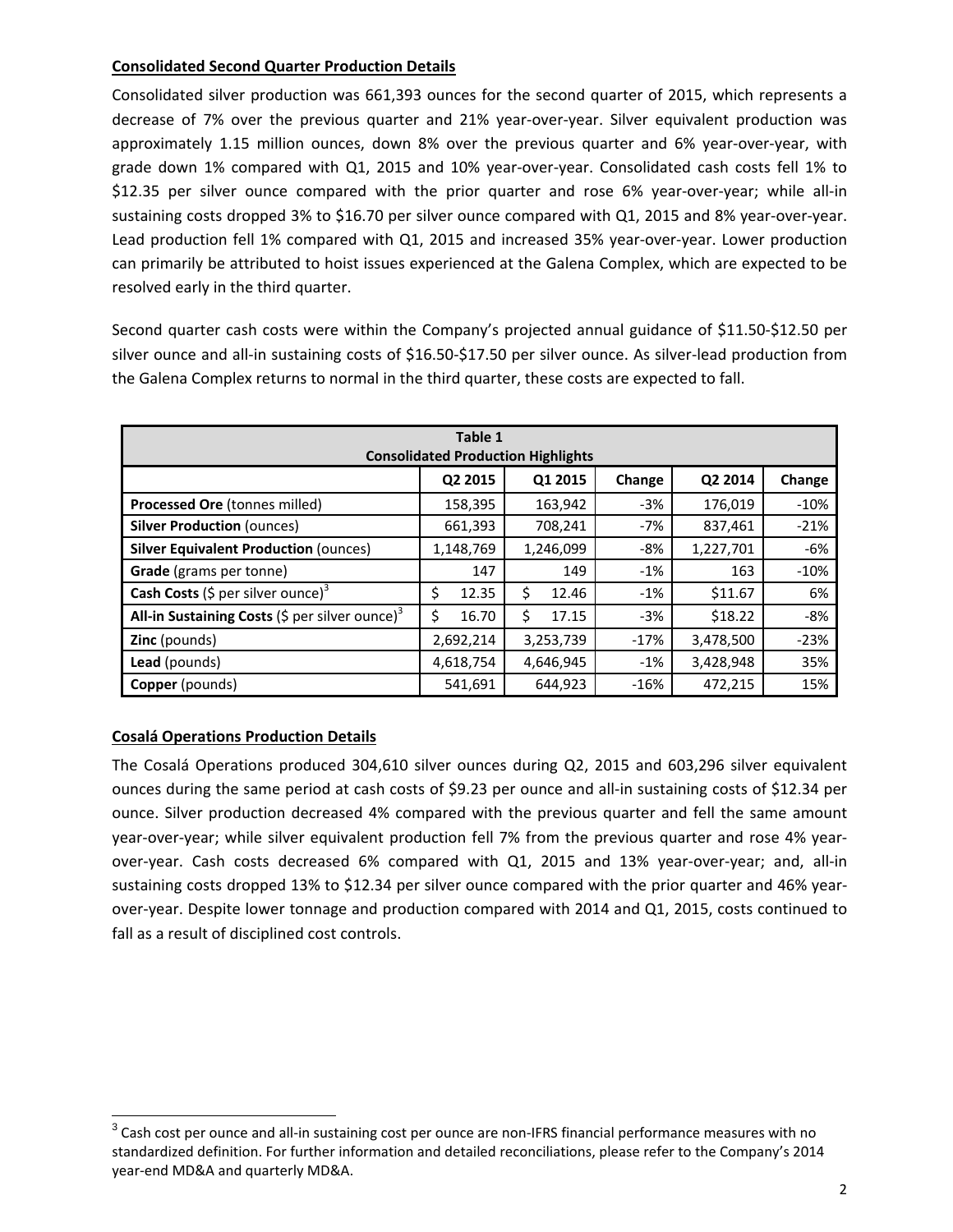| Table 2<br><b>Cosalá Operations Highlights</b>             |            |             |        |              |        |
|------------------------------------------------------------|------------|-------------|--------|--------------|--------|
|                                                            | Q2 2015    | Q1 2015     | Change | Q2 2014      | Change |
| Processed Ore (tonnes milled)                              | 124,809    | 126,425     | $-1%$  | 139,581      | $-11%$ |
| <b>Silver Production (ounces)</b>                          | 304,610    | 316,616     | -4%    | 316,738      | -4%    |
| <b>Silver Equivalent Production (ounces)</b>               | 603,296    | 650,010     | -7%    | 577,773      | 4%     |
| Grade (grams per tonne)                                    | 91         | 92          | $-2%$  | 85           | 7%     |
| <b>Cash Costs</b> (\$ per silver ounce) <sup>4</sup>       | \$<br>9.23 | Ś<br>9.83   | $-6%$  | \$<br>10.62  | $-13%$ |
| All-in Sustaining Costs (\$ per silver ounce) <sup>4</sup> | Ś<br>12.34 | Ś.<br>14.16 | $-13%$ | \$.<br>22.92 | $-46%$ |
| <b>Zinc</b> (pounds)                                       | 2,692,214  | 3,253,739   | $-17%$ | 3,478,500    | $-23%$ |
| Lead (pounds)                                              | 1,370,466  | 1,200,286   | 14%    | 1,388,750    | $-1%$  |
| <b>Copper</b> (pounds)                                     | 443,668    | 515,994     | $-14%$ | 256,913      | 73%    |

## **Galena Complex Production Details**

The Galena Complex produced 356,783 silver ounces during the second quarter of 2015 and 545,473 silver equivalent ounces during the same period at a cash cost of \$15.00 per ounce and an all-in sustaining cost of \$20.42 per ounce. Silver production fell 9% compared with the previous quarter and 31% year-over-year; while silver equivalent production was down 8% compared with Q1, 2015 and 16% year-over-year. Cash costs rose 3% compared with the previous quarter and 22% year-over-year and allin sustaining costs rose 4% and 33% respectively.

Early in the second quarter, the Galena Shaft experienced a hoist clutch failure. Production for the remainder of the quarter was limited to the capacity of the No. 3 hoist. As a result, second quarter production was roughly 10,000 tonnes below budget. These issues are expected to be resolved in the third quarter and the Company anticipates it will be able to recover the lost tonnage over the remainder of the year. These efforts will be boosted by the commencement of production from a recently developed silver‐lead area on the 3400 level.

| Table 3<br><b>Galena Complex Highlights</b>                |            |              |        |            |        |
|------------------------------------------------------------|------------|--------------|--------|------------|--------|
|                                                            | Q2 2015    | Q1 2015      | Change | Q2 2014    | Change |
| Processed Ore (tonnes milled)                              | 33,586     | 37,517       | $-10%$ | 36,438     | $-8%$  |
| <b>Silver Production (ounces)</b>                          | 356,783    | 391,625      | -9%    | 520,723    | $-31%$ |
| <b>Silver Equivalent Production (ounces)</b>               | 545,473    | 596,089      | -8%    | 649,928    | $-16%$ |
| Grade (grams per tonne)                                    | 355        | 340          | 4%     | 463        | $-23%$ |
| <b>Cash Costs</b> (\$ per silver ounce) <sup>4</sup>       | 15.00<br>Ś | 14.59<br>\$. | 3%     | Ś<br>12.31 | 22%    |
| All-in Sustaining Costs (\$ per silver ounce) <sup>4</sup> | 20.42<br>Ś | \$<br>19.57  | 4%     | Ś<br>15.36 | 33%    |
| Lead (pounds)                                              | 3,248,288  | 3,446,659    | -6%    | 2,040,198  | 59%    |
| <b>Copper</b> (pounds)                                     | 98,023     | 128,929      | $-24%$ | 215,302    | $-54%$ |

### **About Americas Silver Corporation**

 $\overline{a}$ 

<sup>&</sup>lt;sup>4</sup> Cash cost per ounce and all-in sustaining cost per ounce are non-IFRS financial performance measures with no standardized definition. For further information and detailed reconciliations, please refer to the Company's 2014 year‐end MD&A and quarterly MD&A.